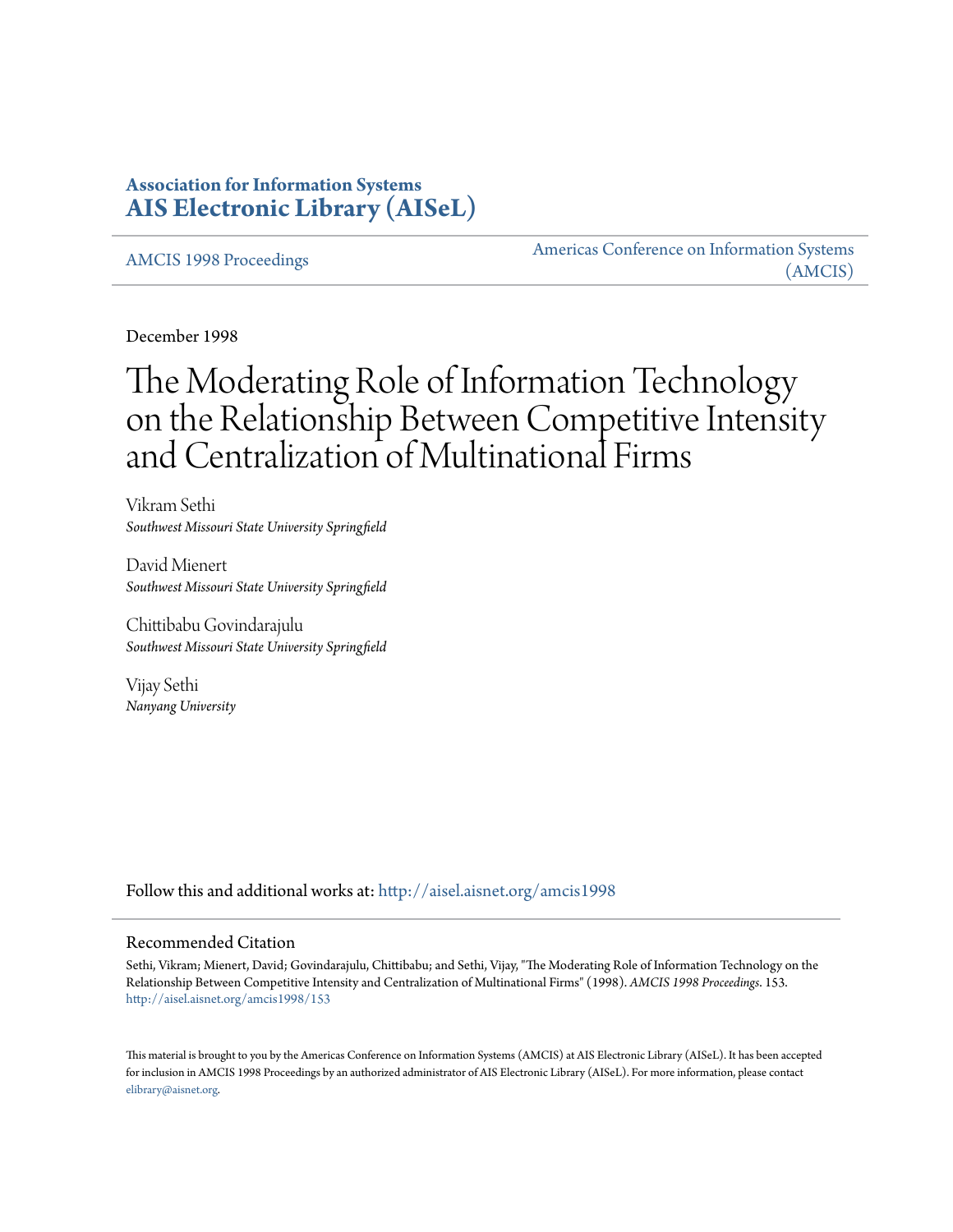## **The Moderating Role of Information Technology on the Relationship Between Competitive Intensity and Centralization of Multinational Firms**

**Vikram Sethi David Mienert Chitti Govind** CIS Department Southwest Missouri State University, Springfield

> **Vijay Sethi** Nanyang University, Singapore

#### **Abstract**

*The relationship between centralization and decision-making in multinational corporations (MNC) has been an important structural component (Egelhoff, 1988) of organizational design. The degree of centralization or decentralization has typically been examined in relation to the environmental conditions facing the MNC. Under the information-processing model of MNC's, Egelhoff (1988) has shown that organizations centralizedecentralize in response to environmental conditions such as strategic complexity, size, and the level of information- processing required for environmental control. Centralization is thus one of the several mechanisms available to the organization to increase its information-processing capacity. Therefore, MNC's are considered to decentralize in response to environmental complexity and the competitive intensity they face in global markets. In this study we show that the relationship between environmental complexity and centralization is moderated by the degree of use of IT. MNCs with a high level of IT implementation show a lower level of centralization than do firms with low levels of IT use, in response to environmental competitive intensity.*

#### **Introduction**

Methods of MNC organization and management have been extensively examined in the literature. Classical studies such as those by Davis (1976) have described differences in MNC structures (functional, product, global matrix) in terms of the degree of international presence and the posture of the firm towards international markets. With respect to the nature of changes in organizational structure, the assumption is always that strategy precedes structure or that organizational structure is inherently a tool to implement a selected organizational strategy.

Hutchinson (1976) attempted to explain the variety of organizational structures found in MNCs by linking them to a specific global strategy. Thus if the main focus of the corporation is on rapid growth, then a worldwide product division is deemed appropriate. If intimate knowledge of local operations is required, then area divisions are the most effective. The clear explication of an organization's area of concern is thus needed before an appropriate organizational form may be selected.

The above relationships were empirically examined by Egelhoff (1988) in his information-processing theory of MNC's. In this theory, instead of viewing centralization as a means to achieve higher performance, it is visualized as one method that organizations select to enhance their information-processing capability. As noted by Galbraith (1973), vertical centralization is one of the basic coordination or information- processing mechanisms available to organizations. Thus, when environmental complexity increases, MNCs tend to decentralize decision making. This proposition was formally tested by Egelhoff in a sample of fifty MNCs. He found that increasing product diversity, product modification differences between subsidiaries, significant levels of outside ownership in foreign subsidiaries, and growth through foreign acquisitions create pressures to decentralize decision making. This happens because an increasingly complex environment requires broader and more varied information which challenges the increasingly limited capacity available as decisions move up the hierarchy.

The role of IT in MNC's, especially with regard to its relationship between centralization, has been mostly ignored. For example, IT applications may provide the coordination mechanism that MNC's need to increase their information processing capabilities. Generally, the relationship between IT and organizational structure has been debated (Markus & Robey, 1988) and IT, and has been found to both centralize and decentralize authority (Robey, 1981). Several contingencies have been proposed in order to examine this complex relationship. For example, Robey (1977) observed that computing appeared to support an existing decentralized structure in organizations with uncertain environments. In simpler environments, IT appeared to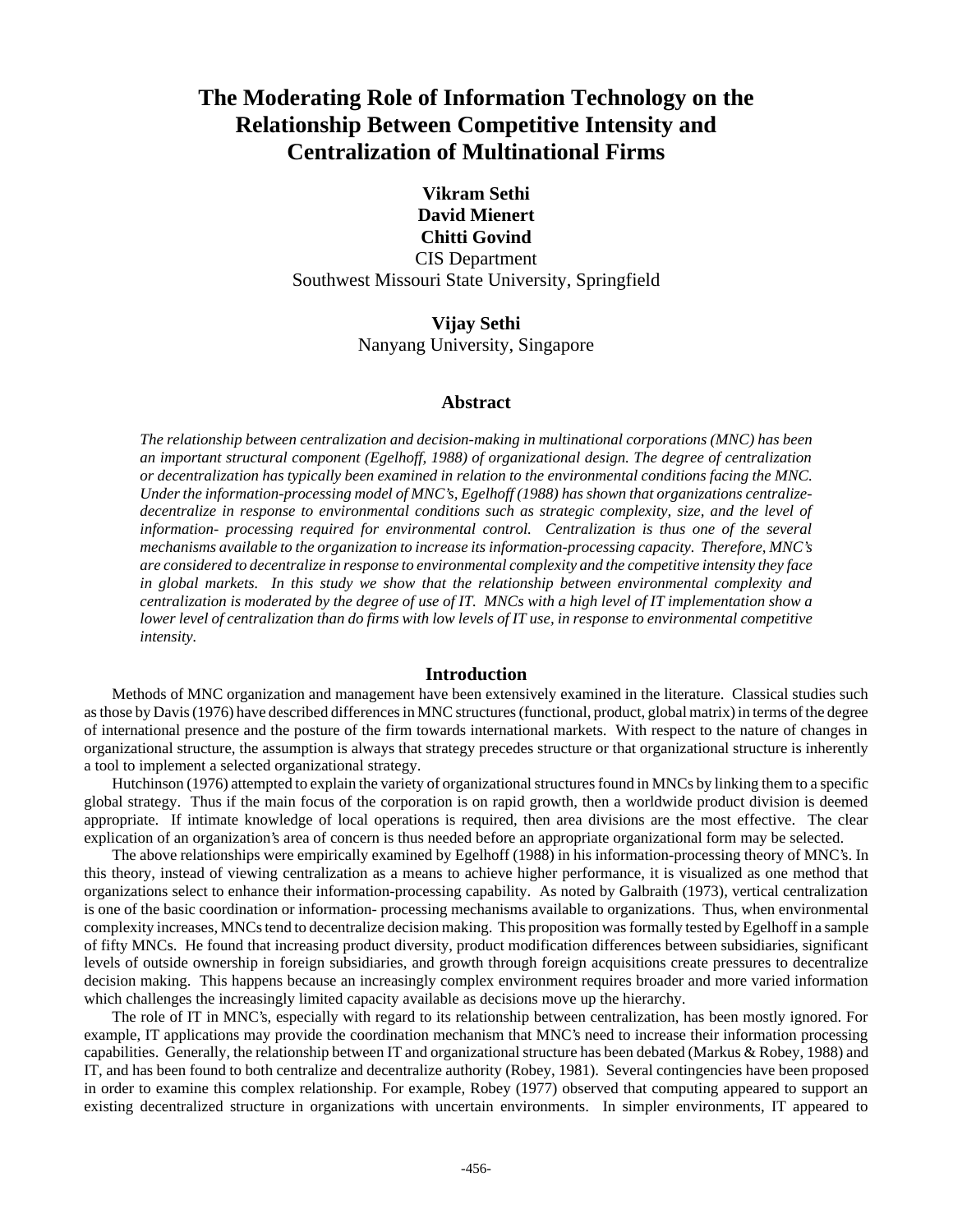strengthen a centralized authority structure. Thus, Robey suggested that IT be viewed as a moderating variable, affecting the strength of a causal relationship between environmental and organizational structure.

We follow the above reasoning in this study and note that IT can provide a coordination mechanism in MNCs. We propose that the need for centralization to increase information-processing may be offset by the use of IT. Thus, we formally test the hypothesis that the extent of use of IT in MNC moderates the relationship between competitive intensity and centralization.

#### **Research Study**

Data was collected using a mail questionnaire sent to IT Directors of 281 organizations, of which 143 were U.S.-based and 138 were non-U.S.-based MNCs. One hundred fifty final questionnaires representing 20 countries and 25 industries were received for a response rate of 53%. A non-response bias test was conducted by comparing the characteristics of firms that responded to the final questionnaire (150) with those who did not (131 firms). This test showed that firms that did not respond had lower sales and fewer subsidiaries than the firms that did respond. There were no statistical differences in the number of employees and the number of countries between the two categories of firms.

The measurement scales for the study are described below.

#### *Centralization*

Centralization was operationalized based on Egelhoff [2], who examined twenty-two decisions that have to be made as a part of the management and operation of most foreign subsidiaries. He measured the degree of centralization in a parent-subsidiary relationship by asking the respondents which hierarchical level in the organization would have to actually approve a decision. Egelhoff's set of twenty-two decisions was used in this study with modifications to reflect decisions regarding both products and services, and five new decisions added based on a literature review. Egelhoff's classification of the twenty-two decisions was into three categories - marketing decisions, manufacturing decisions, and financial decisions - was retained. The five new decisions were labeled as "Other Decisions." Cronbach's alpha values for the four sets of decisions were 0.91, 0.80, 0.80, 0.80 respectively.

#### *Competitive Intensity*

Competitive Intensity refers to the extent to which global "triggers" are present in the MNC's environment. We used the set of ten triggers identified by Morrison (1990). The ten items were factor analyzed and four factors were retained. These were labeled - standardized markets, intense competition, scale economies, and factor differences across countries.

#### *Information Intensity*

The extent of use of IT in MNC's was measured by dividing the number of countries the MNC conducted business in by the number of countries the MNC had IT departments in. This scale was used to split the study sample into two groups using a median split.

|                                                                                                  | Marketing                       |                                    | Manufacturing                         |                                    | Financial                       |                                       | Other                        |                                    |
|--------------------------------------------------------------------------------------------------|---------------------------------|------------------------------------|---------------------------------------|------------------------------------|---------------------------------|---------------------------------------|------------------------------|------------------------------------|
|                                                                                                  | Low-IT                          | High-IT                            | $Low-IT$                              | High-IT                            | Low-IT                          | High-IT                               | $Low-IT$                     | High-IT                            |
| <b>Standard Products</b><br>Intense Competition<br><b>Scale Economies</b><br><b>Factor Costs</b> | 0.06<br>$-0.09$<br>0.04<br>0.23 | 0.25<br>$-0.24$<br>$-0.22$<br>0.17 | 0.19<br>$-0.01$<br>$-0.01$<br>$-0.01$ | 0.21<br>$-0.14$<br>0.18<br>$-0.06$ | 0.01<br>0.39<br>$-0.05$<br>0.21 | 0.23<br>$-0.09$<br>$-0.11$<br>$-0.06$ | 0.07<br>0.25<br>0.05<br>0.06 | 0.01<br>0.11<br>$-0.15$<br>$-0.01$ |

**Table 1. Study Correlations**

(Correlations above 0.18 are significant at  $p = 0.05$ )

### **Results and Conclusion**

Table 1 provides the correlation coefficients between the four scales of centralization and competitive intensity for the lowand high-IT groups. The following observations can be made from this table:

- (a) The correlation between standardized markets and marketing centralization is significant in the high-IT group but not in the low-IT group;
- (b) The correlation between intense competition and marketing centralization is significant (negative) in the high-IT group but not in the low-IT group; and
- (c) The correlation between factor differences and marketing centralization and with "other centralization" factors is significant for the low-IT group, but not for the high-IT group.